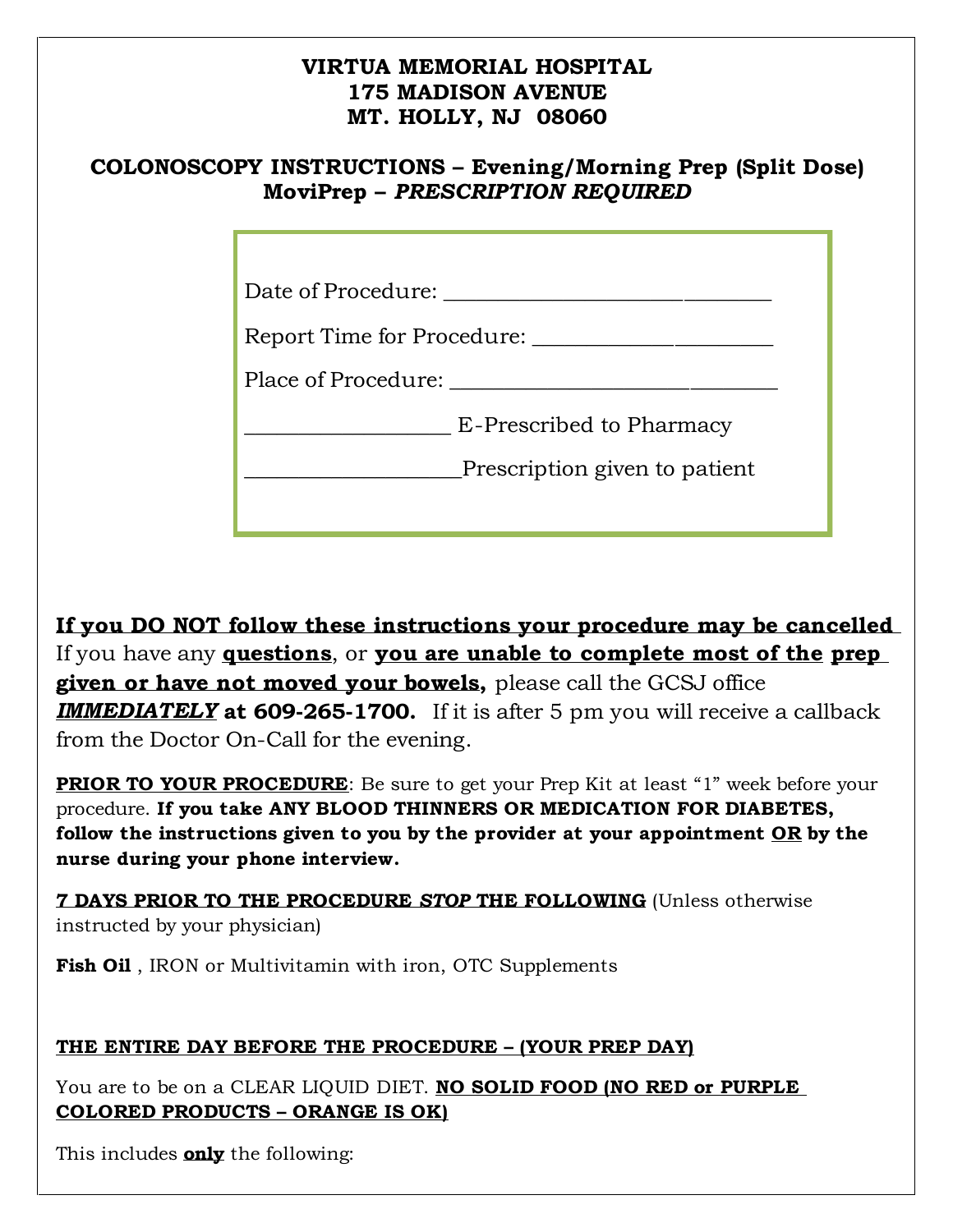- 1. Water
- 2. Clear Broth: chicken, beef, vegetable
- 3. Clear juices: apple, white grape, white cranberry
- **4.** Soft drinks: soda, Gatorade, lemonade- **NO RED OR PURPLE**
- 5. Coffee or tea: (hot or iced) **NO CREAM, MILK, or POWDERED CREAMER**

#### 6. Jell-O- **NO RED OR PURPLE**

7. Popsicles (without fruit or cream), lemon sorbet, Italian Ice

#### **START PREP: Plan on being at home during your prep. For your comfort you may use Vaseline or moistened baby wipes around the anal area.** *PLEASE FOLLOW OUR INSTRUCTIONS,* **DO NOT follow the instructions on the box.**

**Begin** the prep between 5:00 pm and 7:00 pm (day prior to the procedure)

- 1. Empty (1) Pouch A and (1) Pouch B into the disposable container.
- 2. Add lukewarm drinking water (or you may use clear liquid of your choice at room temperature *instead of water*) to the top line of the container. Mix to dissolve. If preferred, mix solution ahead of time and refrigerate prior to drinking. The reconstituted solution should be used within 24 hours. Chilling the prep may make it easier to drink. Using a straw is helpful as well.
- 3. The MoviePrep container is divided by 4 marks. Every 15 minutes, drink the solution down to the next mark (approximately 8 ounces) until the full container is finished.

After drinking the contents of the first container, follow the above instructions for mixing your second dose, then refrigerate overnight.

Try to be up and about (active) as much as possible while drinking the solution. You may continue to drink clear liquids from the list during the prep time the evening before your procedure. It is important for you to prevent yourself from becoming dehydrated so KEEP DRINKING THE RECOMMENDED CLEAR LIQUIDS up **until midnight.**

*No hard candy, Lifesavers, mints, gum or Smoking 5 HOURS PRIOR TO YOUR PROCEDURE TIME.*